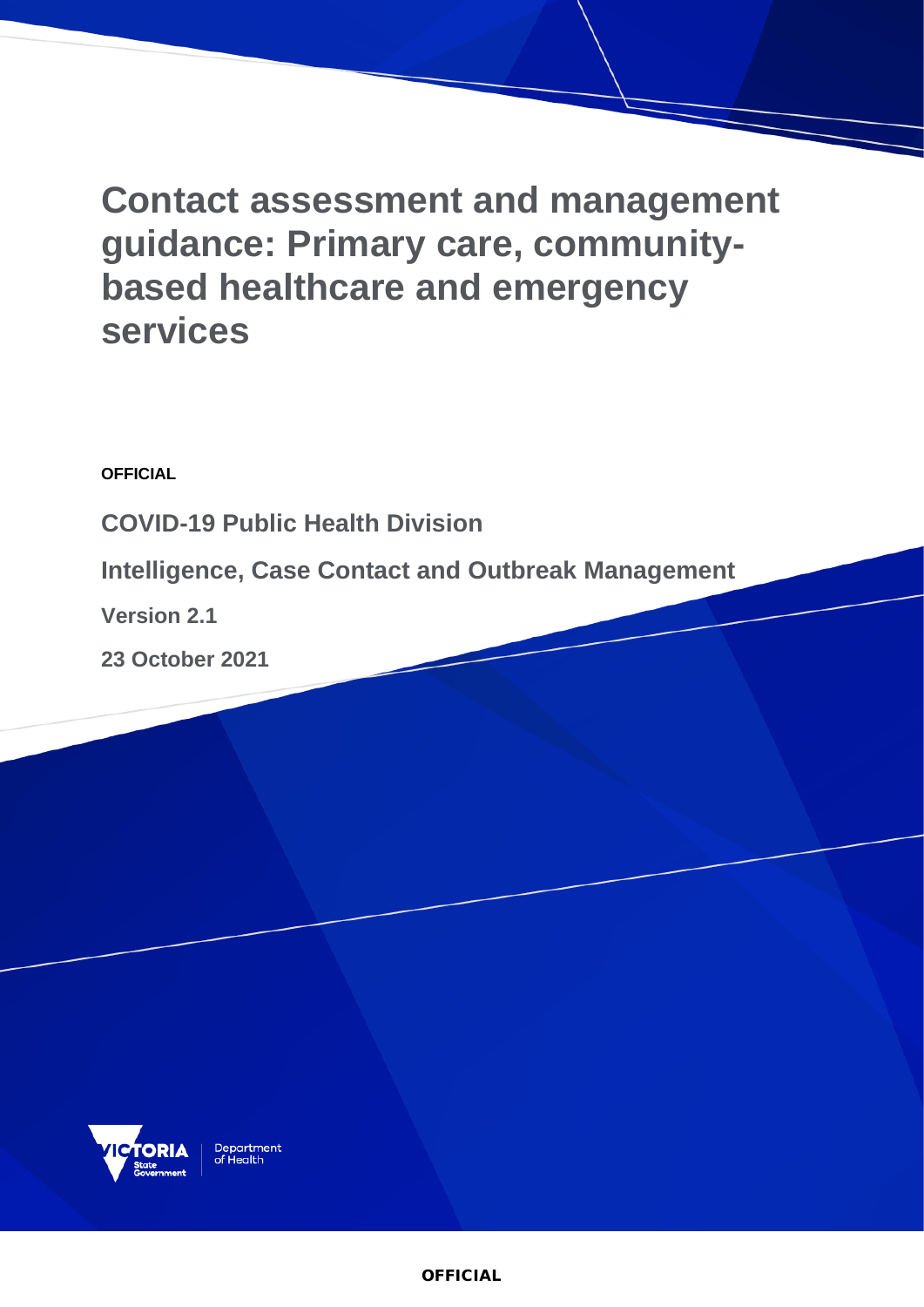### SCOPE

This guidance on contact risk assessment is for use by specific industries including primary care, community-based healthcare and emergency services. Specific sectors or industries for whom this guidance is intended may include:

- Primary Care and community health (e.g. GP clinics, allied health clinics, radiology practices, dental practices, etc.);
- Pharmacies;
- Pathology laboratories, collection centres and offices;
- Disability care;
- Victoria Police;
- Emergency services and operations control centres;
- Justice services (e.g. correctional facilities);
- The risk matrix can be applied to a specific workplace outbreak at the discretion of the Department of Health or LPHUs.

The guidance should be used by Department of Health (DH) and Local Public Health Unit (LPHU) staff, businesses and members of the public to guide assessment and management of situations where an infectious case has attended one of the above settings.

This guidance may be applied to situations where a worker or staff has been exposed in a clinical or workplace setting. Community exposures (including household contacts) will be managed by the public health unit as per DH case and contact management advice. Separate guidance is provided for health services (hospitals) and other workplaces and businesses (who do not use healthcare worker PPE). This guidance does not apply to contacts or exposures in households, or to residents of any residential care facility.

The guidance has been updated to reflect recent changes to contact management and will be adjusted as required in line with the COVID-19 epidemiology and public health response in Victoria.

#### **Specific assessment may be required in some circumstances**

This guidance is general. Specific risk assessment and tailored outbreak management by DH and LPHUs may be required in some circumstances in order to assess the actual risk. For example, in settings where significant transmission events have occurred, or other additional risks apply (workforce, operational continuity or community risk).

#### **For further information**

Confirmed case in the workplace: *Information and advice for businesses who have a confirmed case of COVID-19 in the workplace* <https://www.coronavirus.vic.gov.au/confirmed-case-workplace> .

Additional context specific guidance for primary care can be found here: <https://www.dhhs.vic.gov.au/primary-care-guidance-response-covid-19-risks>

This guidance is not to be used to determine suitable PPE for healthcare settings, for this refer to specific PPE guidance from the Department of Health, available at: [https://www.dhhs.vic.gov.au/personal-protective-equipment-ppe-covid-19.](https://www.dhhs.vic.gov.au/personal-protective-equipment-ppe-covid-19)



Department of Health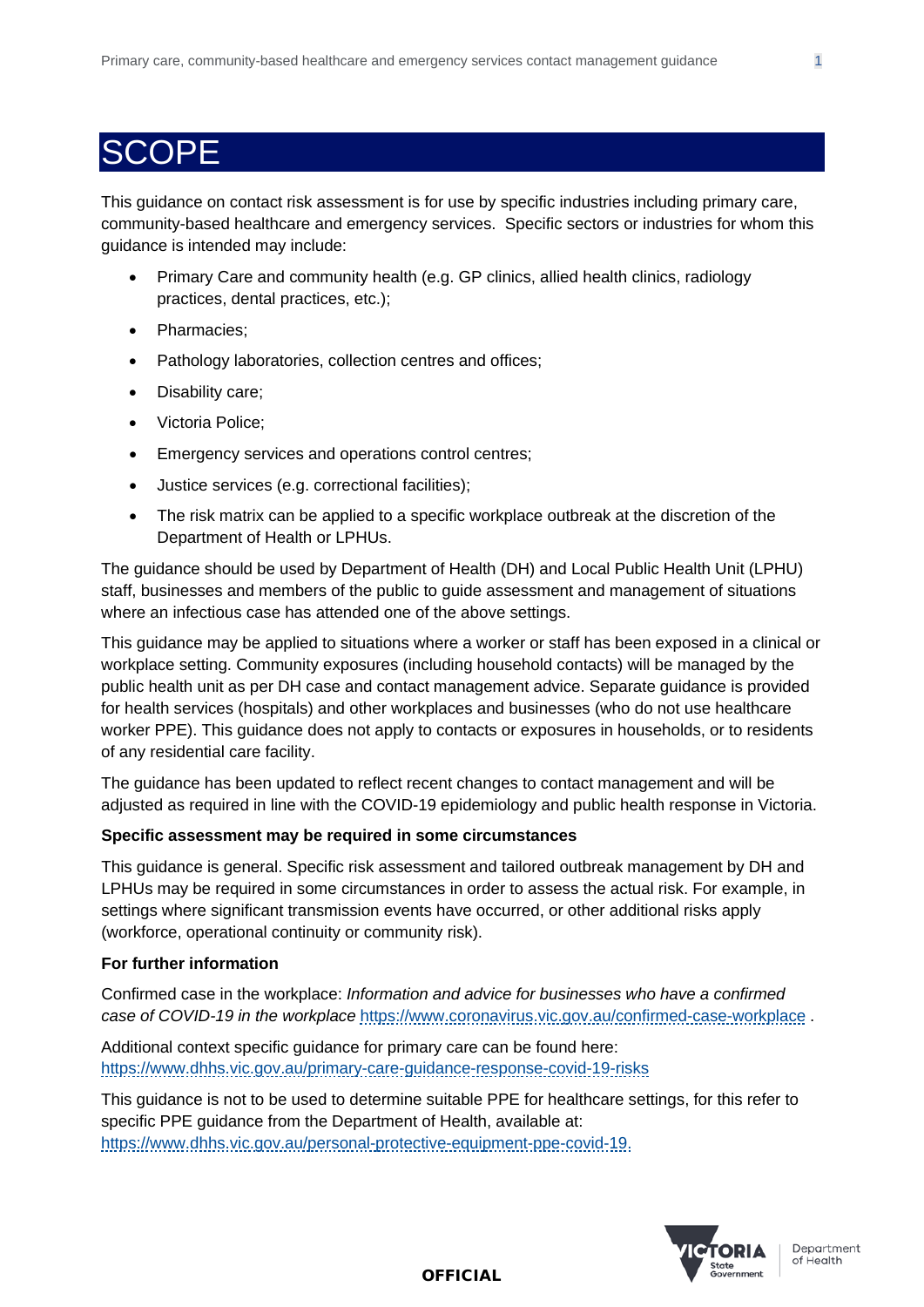## CONTACT ASSESMENT AND MANAGEMENT RISK MATRIX

| NB: All exposure category decisions are<br>based on a local risk assessment                   |                       | <b>EXPOSURE EVENT SCENARIO</b><br>The exposure event is contact with a confirmed case of COVID-19 in their infectious period <sup>#</sup>                                                                                                                                                                                                                                                                                                                               |                                                                                                                                                                                                                                                                                                                                                                                 |                                                       |                                                                                                                                                                                                                                                                                                                                                                                                                                          |                                                                             |                                                                                                                                                                                                                                                                                                                                                     |                                                                         |                                                          |                                                               |                                                                                                            |  |                                         |  |
|-----------------------------------------------------------------------------------------------|-----------------------|-------------------------------------------------------------------------------------------------------------------------------------------------------------------------------------------------------------------------------------------------------------------------------------------------------------------------------------------------------------------------------------------------------------------------------------------------------------------------|---------------------------------------------------------------------------------------------------------------------------------------------------------------------------------------------------------------------------------------------------------------------------------------------------------------------------------------------------------------------------------|-------------------------------------------------------|------------------------------------------------------------------------------------------------------------------------------------------------------------------------------------------------------------------------------------------------------------------------------------------------------------------------------------------------------------------------------------------------------------------------------------------|-----------------------------------------------------------------------------|-----------------------------------------------------------------------------------------------------------------------------------------------------------------------------------------------------------------------------------------------------------------------------------------------------------------------------------------------------|-------------------------------------------------------------------------|----------------------------------------------------------|---------------------------------------------------------------|------------------------------------------------------------------------------------------------------------|--|-----------------------------------------|--|
| Contact = $Any$ staff member who has<br>contact with a confirmed positive case of<br>COVID-19 |                       | 1. The site will conduct a risk assessment for each exposure event using the following table and criteria and determine the exposure risk scenario<br>2. Contacts will be identified as high risk (close contacts), moderate, low and baseline risk and provided to the public health unit<br>3. A risk assessment should include: the size of a space, the duration of contact, the distance from a case and the ventilation in the area <sup><math>\land</math></sup> |                                                                                                                                                                                                                                                                                                                                                                                 |                                                       |                                                                                                                                                                                                                                                                                                                                                                                                                                          |                                                                             |                                                                                                                                                                                                                                                                                                                                                     |                                                                         |                                                          |                                                               |                                                                                                            |  |                                         |  |
| Case = Any confirmed positive case of<br>COVID-19 (staff or other)                            |                       | No Exposure                                                                                                                                                                                                                                                                                                                                                                                                                                                             | Lower Risk Scenario:                                                                                                                                                                                                                                                                                                                                                            |                                                       | <b>Medium Risk Scenario:</b>                                                                                                                                                                                                                                                                                                                                                                                                             |                                                                             | <b>Higher Risk Scenario:</b>                                                                                                                                                                                                                                                                                                                        |                                                                         |                                                          |                                                               |                                                                                                            |  |                                         |  |
|                                                                                               |                       |                                                                                                                                                                                                                                                                                                                                                                                                                                                                         | Distanced (>1.5m) and transient (<1 min) in any space<br>OR Face-to-face (<1.5m) and less than 15 minutes<br>outdoors<br>OR Distanced (>1.5m) and non-transient (1-15 minutes)<br>in a medium indoor space^ (100-300m <sup>2</sup> )<br>OR Distanced (>1.5m) and non-transient (1-15 min) or<br>prolonged (>15 minutes) in a large indoor space^<br>$($ >300 $m2$ ) or outdoors |                                                       | Direct physical contact, with hand hygiene performed or<br>gloves worn, that is brief (<1 min) (e.g., a brief physical<br>examination or procedure)<br>OR Face-to-face (<1.5m) and transient (<1 min) indoors<br><b>OR</b> Face-to-face (<1.5m) and prolonged (>15 min)<br>outdoors, or present during AGBs <sup>t</sup> outdoors<br>OR Distanced (>1.5m) and non-transient (1-15 min) in a<br>small indoor space^ (<100m <sup>2</sup> ) |                                                                             | Direct physical contact that is non-transient (>1 min),<br>and/or not wearing gloves, and/or higher degree of<br>bodily contact<br>OR Face-to-face (<1.5m) and non-transient (>1 minute)<br>indoor contact<br>OR Present during an AGP or during AGB <sup>T</sup> indoors<br>OR Distanced ( $>1.5$ m <sup>2</sup> ) and prolonged ( $>15$ min) in a |                                                                         |                                                          |                                                               |                                                                                                            |  |                                         |  |
|                                                                                               |                       |                                                                                                                                                                                                                                                                                                                                                                                                                                                                         |                                                                                                                                                                                                                                                                                                                                                                                 |                                                       |                                                                                                                                                                                                                                                                                                                                                                                                                                          |                                                                             |                                                                                                                                                                                                                                                                                                                                                     |                                                                         | small indoor space $(<100m2)$                            |                                                               |                                                                                                            |  |                                         |  |
|                                                                                               |                       |                                                                                                                                                                                                                                                                                                                                                                                                                                                                         |                                                                                                                                                                                                                                                                                                                                                                                 |                                                       |                                                                                                                                                                                                                                                                                                                                                                                                                                          |                                                                             |                                                                                                                                                                                                                                                                                                                                                     |                                                                         | And does not meet the criteria for medium or higher risk |                                                               | OR Distanced ( $>1.5m2$ ) and prolonged ( $>15$ mins) in a<br>medium (100-300m <sup>2</sup> ) indoor space |  | OR Contact with multiple COVID-19 cases |  |
|                                                                                               |                       |                                                                                                                                                                                                                                                                                                                                                                                                                                                                         |                                                                                                                                                                                                                                                                                                                                                                                 |                                                       |                                                                                                                                                                                                                                                                                                                                                                                                                                          |                                                                             |                                                                                                                                                                                                                                                                                                                                                     |                                                                         |                                                          |                                                               | And does not fit the criteria for higher risk                                                              |  |                                         |  |
|                                                                                               |                       |                                                                                                                                                                                                                                                                                                                                                                                                                                                                         |                                                                                                                                                                                                                                                                                                                                                                                 |                                                       |                                                                                                                                                                                                                                                                                                                                                                                                                                          |                                                                             | CASE DURING EXPOSURE<br>ಹ<br>STAFF MEMBER<br>$\mathbf{\tilde{s}}$<br>PPE WORN                                                                                                                                                                                                                                                                       | Contact: No mask*<br>Case: No mask*                                     | Extremely<br>low risk                                    | <b>Baseline Risk</b><br><sup>a</sup> Fully vaccinated contact | <b>Low Risk</b><br><b>Unvaccinated contact</b>                                                             |  | <b>High Risk</b>                        |  |
|                                                                                               |                       |                                                                                                                                                                                                                                                                                                                                                                                                                                                                         | Contact: Surgical mask $\pm$ eye<br>protection<br>Case: No mask*                                                                                                                                                                                                                                                                                                                | Extremely<br>low risk                                 | <b>Baseline Risk</b><br><sup>a</sup> Fully vaccinated contact                                                                                                                                                                                                                                                                                                                                                                            | <b>Low Risk</b><br><b>Unvaccinated contact</b>                              |                                                                                                                                                                                                                                                                                                                                                     | <b>Moderate Risk</b><br><b>"Fully vaccinated contact</b>                | <b>High Risk</b><br>Unvaccinated contact                 | <b>High risk</b>                                              |                                                                                                            |  |                                         |  |
|                                                                                               |                       |                                                                                                                                                                                                                                                                                                                                                                                                                                                                         | Contact: Surgical mask $\pm$ eye<br>protection<br>Case: Mask                                                                                                                                                                                                                                                                                                                    | <b>Extremely</b><br>low risk                          | <b>Baseline Risk</b>                                                                                                                                                                                                                                                                                                                                                                                                                     |                                                                             |                                                                                                                                                                                                                                                                                                                                                     | <b>Low Risk</b><br><b>"Fully vaccinated contact</b>                     | Moderate risk<br><b>Unvaccinated contact</b>             | Moderate risk<br><b>"Fully vaccinated contact</b>             | <b>High risk</b><br><b>Unvaccinated contact</b>                                                            |  |                                         |  |
| Contact: $P2/N95 \pm eye$ protection<br>$Case: + Mask$                                        | Extremely<br>low risk | <b>Baseline Risk</b>                                                                                                                                                                                                                                                                                                                                                                                                                                                    |                                                                                                                                                                                                                                                                                                                                                                                 | <b>Baseline Risk</b><br>Case: Surgical mask           | <b>Low Risk</b><br>Case: No mask                                                                                                                                                                                                                                                                                                                                                                                                         | <b>Low Risk</b><br><b>Case: Mask AND</b><br><b>Fully vaccinated contact</b> |                                                                                                                                                                                                                                                                                                                                                     | <b>Moderate risk</b><br>Case: No mask OR<br><b>Unvaccinated contact</b> |                                                          |                                                               |                                                                                                            |  |                                         |  |
| Contact: $\pm$ Surgical mask<br>Case: $P2/N95 \pm eye$ protection                             | Extremely<br>low risk | <b>Baseline Risk</b>                                                                                                                                                                                                                                                                                                                                                                                                                                                    |                                                                                                                                                                                                                                                                                                                                                                                 | <b>Baseline Risk</b><br><b>Contact: Surgical mask</b> | <b>Low Risk</b><br><b>Contact: No mask</b>                                                                                                                                                                                                                                                                                                                                                                                               | <b>Low Risk</b><br><b>Fully vaccinated contact</b>                          |                                                                                                                                                                                                                                                                                                                                                     |                                                                         |                                                          |                                                               |                                                                                                            |  |                                         |  |
| Contact: $P2/N95 \pm eye$ protection<br>Case: $P2/N95 \pm eye$ protection                     | Extremely<br>low risk | <b>Baseline Risk</b>                                                                                                                                                                                                                                                                                                                                                                                                                                                    |                                                                                                                                                                                                                                                                                                                                                                                 | <b>Baseline</b> risk                                  |                                                                                                                                                                                                                                                                                                                                                                                                                                          | <b>Low Risk</b>                                                             |                                                                                                                                                                                                                                                                                                                                                     |                                                                         |                                                          |                                                               |                                                                                                            |  |                                         |  |
| Contact: Full Tier 3 PPE; no<br>breaches<br>Case: $\pm$ Mask                                  | Extremely<br>low risk | <b>Baseline Risk</b>                                                                                                                                                                                                                                                                                                                                                                                                                                                    |                                                                                                                                                                                                                                                                                                                                                                                 | <b>Baseline Risk</b>                                  |                                                                                                                                                                                                                                                                                                                                                                                                                                          | <b>Baseline Risk</b>                                                        |                                                                                                                                                                                                                                                                                                                                                     |                                                                         |                                                          |                                                               |                                                                                                            |  |                                         |  |

#A case's infectious period should be taken 48 hours before onset of symptoms until medical clearance. If a case is asymptomatic, they should generally be assumed infectious from 48 hours before the initial positive test c

\* Mask refers to a well-fitted surgical mask or fitted cloth mask. Incorrect mask use or a face covering is to be considered the same as 'no mask'

^ An indoor space is an enclosed area where airflow is impeded by a wall or partition. Consider additional mitigations through optimising ventilation (e.g. air-cleaners with HEPA filtration with >6 air changes/hour) which

<sup>α</sup> Fully vaccinated is defined as completion of vaccination schedule as per DH guidelines (e.g. 2nd dose of Pfizer, AstraZeneca or Moderna vaccine)

Note: time periods are cumulative across a period of one day, e.g., two separate 10-minute exposures should be assessed as a "prolonged" (>15 min) exposure.



Department of Health

#### **OFFICIAL**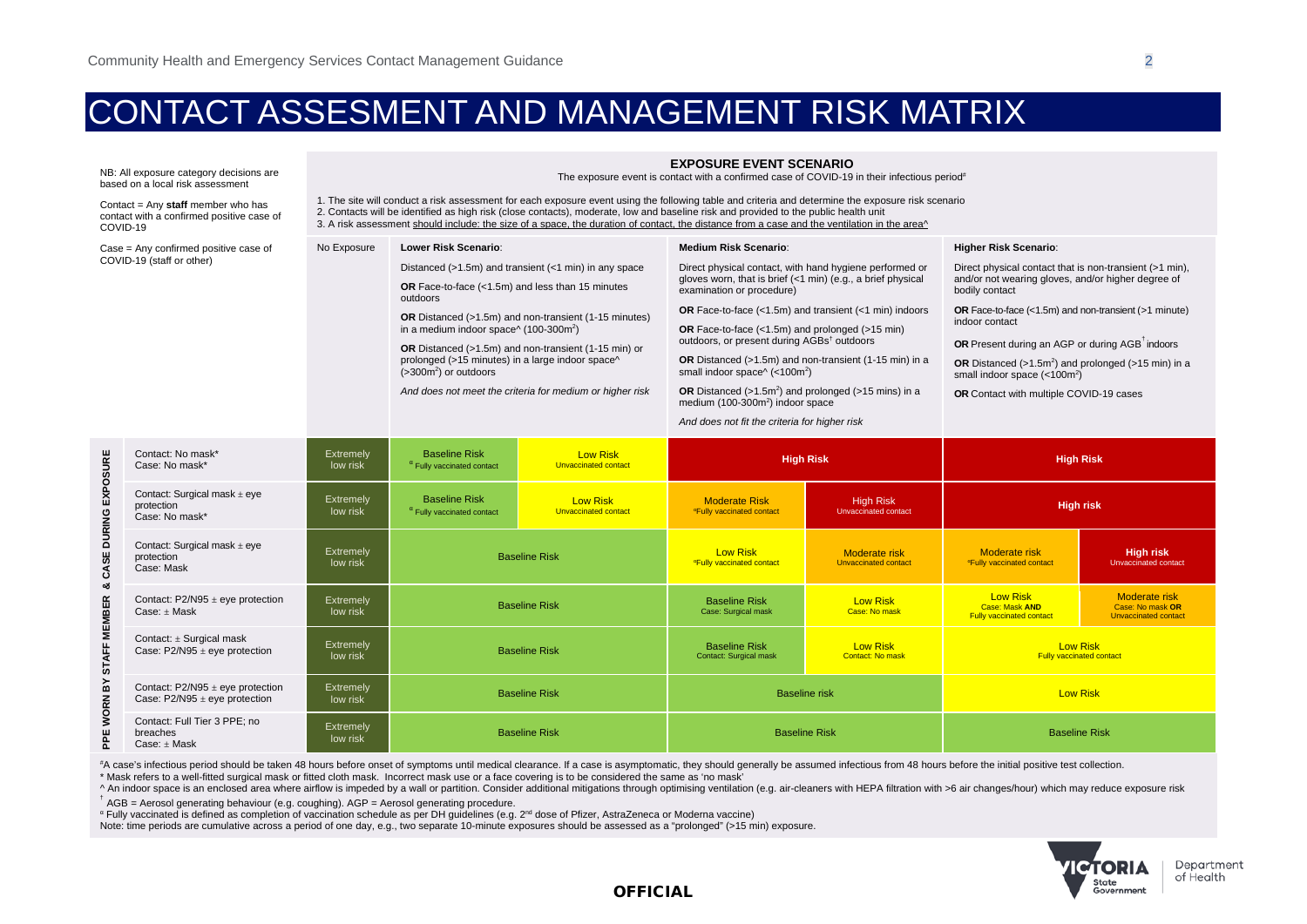## STAFF CONTACT MANAGEMENT PER RISK EVALUATION

|                                                                | <b>EXTREMELY</b><br><b>LOW RISK</b>                      | <b>BASELINE RISK</b>                                                                    | <b>LOW RISK</b>                                                                                                                                                                         | <b>MODERATE RISK</b>                                                                                                                                                                                                                                                                                                                                                                                                                                                                                                                                                                                                        | <b>HIGH RISK (CLOSE CONTACT)</b>                                                                                                                                                                                                                                                                                                                                                                                                                                                     |
|----------------------------------------------------------------|----------------------------------------------------------|-----------------------------------------------------------------------------------------|-----------------------------------------------------------------------------------------------------------------------------------------------------------------------------------------|-----------------------------------------------------------------------------------------------------------------------------------------------------------------------------------------------------------------------------------------------------------------------------------------------------------------------------------------------------------------------------------------------------------------------------------------------------------------------------------------------------------------------------------------------------------------------------------------------------------------------------|--------------------------------------------------------------------------------------------------------------------------------------------------------------------------------------------------------------------------------------------------------------------------------------------------------------------------------------------------------------------------------------------------------------------------------------------------------------------------------------|
| Quarantine?                                                    | <b>No</b><br>Continue to work                            | <b>No</b><br>Continue to work                                                           | <b>No</b><br>Continue to work, with additional<br>surveillance testing                                                                                                                  | <b>Yes</b><br>Leave workplace as soon as possible (end of<br>shift)<br>Quarantine only until initial negative test result<br>is received                                                                                                                                                                                                                                                                                                                                                                                                                                                                                    | <b>Yes</b><br>Leave workplace as soon as possible<br>Vaccinated close contacts self-quarantine for 7<br>days from last exposure<br>Unvaccinated close contacts self-quarantine for 14<br>days from last exposure                                                                                                                                                                                                                                                                     |
| Testing                                                        | Be alert to mild<br>symptoms.<br>Test if<br>symptomatic. | Usual surveillance testing as per industry<br>requirements only, if applicable          | <b>Initial Test (PCR or RAT). May attend</b><br>work while result pending and<br>asymptomatic.<br>Day 5 Test (PCR or RAT). May attend<br>work while result pending and<br>asymptomatic. | <b>Testing approach 1 (RAT-based):</b><br>Initial Test (PCR); may return to work<br>$\bullet$<br>following negative result<br><b>Daily RAT until day 6</b><br>$\bullet$<br><b>AND Day 6 Test (PCR)</b><br><b>AND Day 13 (PCR or RAT)</b><br><b>OR</b><br><b>Testing approach 2 (PCR-based):</b><br><b>Initial Test (PCR); may return to work</b><br>following negative result<br><b>AND Day 4 test (PCR)</b><br><b>AND Day 6 test (PCR)</b><br>$\bullet$<br><b>AND Day 13 (PCR)</b><br>Any staff who develop symptoms must get a throat-nose swab (PCR) and isolate until their result is known and symptoms have resolved. | <b>Vaccinated contacts:</b><br>Initial test and<br>$\bullet$ .<br>Day 6 clearance PCR test<br>$\bullet$<br>$\bullet$<br>Consider ongoing surveillance testing for an<br>additional 7 days for those who work in<br>sensitive settings (at least 3x weekly RAT or<br>Day 13 PCR)<br><b>Unvaccinated contacts:</b><br><b>Initial PCR and</b><br>$\bullet$<br>Day 5-7 PCR test and<br>$\bullet$<br>Day 13 clearance PCR test<br>$\bullet$<br>Test at first onset of symptoms on any day |
|                                                                |                                                          |                                                                                         |                                                                                                                                                                                         |                                                                                                                                                                                                                                                                                                                                                                                                                                                                                                                                                                                                                             |                                                                                                                                                                                                                                                                                                                                                                                                                                                                                      |
| Return to work                                                 | Can remain at<br>work                                    | Can remain at work                                                                      | Can remain at work                                                                                                                                                                      | If initial test is negative, may return to work<br>and leave quarantine (with ongoing<br>surveillance testing)                                                                                                                                                                                                                                                                                                                                                                                                                                                                                                              | Vaccinated contacts: After 7 days with a negative<br>Day 6 test<br>Unvaccinated contacts: After 14 days with a<br>negative Day 13 test                                                                                                                                                                                                                                                                                                                                               |
| <b>Additional PPE</b><br>Requirements<br>on return to<br>work? | None                                                     | <b>None</b>                                                                             | Can remain at work                                                                                                                                                                      | Wear surgical mask or an N95 respirator at<br>all times at work. Avoid use of shared staff<br>spaces (e.g., tearoom) where possible.<br>Continue until clearance following Day 13 test.                                                                                                                                                                                                                                                                                                                                                                                                                                     |                                                                                                                                                                                                                                                                                                                                                                                                                                                                                      |
| Work across<br>sites?                                          | Yes                                                      | Yes.<br>Inform all employers of cross-site details.                                     | Yes, but prefer limiting to a single site.<br>Inform all employers of cross-site details.                                                                                               | <b>No</b>                                                                                                                                                                                                                                                                                                                                                                                                                                                                                                                                                                                                                   |                                                                                                                                                                                                                                                                                                                                                                                                                                                                                      |
|                                                                |                                                          | If there is an outbreak at a workplace: limiting staff mobility across sites is advised |                                                                                                                                                                                         |                                                                                                                                                                                                                                                                                                                                                                                                                                                                                                                                                                                                                             |                                                                                                                                                                                                                                                                                                                                                                                                                                                                                      |

**Household close contacts** must quarantine for 14 days, with a PCR test on Day 13, regardless of vaccination status

**Moderate Risk contacts** are no longer considered to be Primary Close Contacts and their details should not be provided to the Department of Health

Note: A workplace may consider implementing a Rapid Antigen Testing (RAT) program as an additional public health measure and to support operational continuity. RAT should not be used in place of PCR tests for close contacts except where stated.